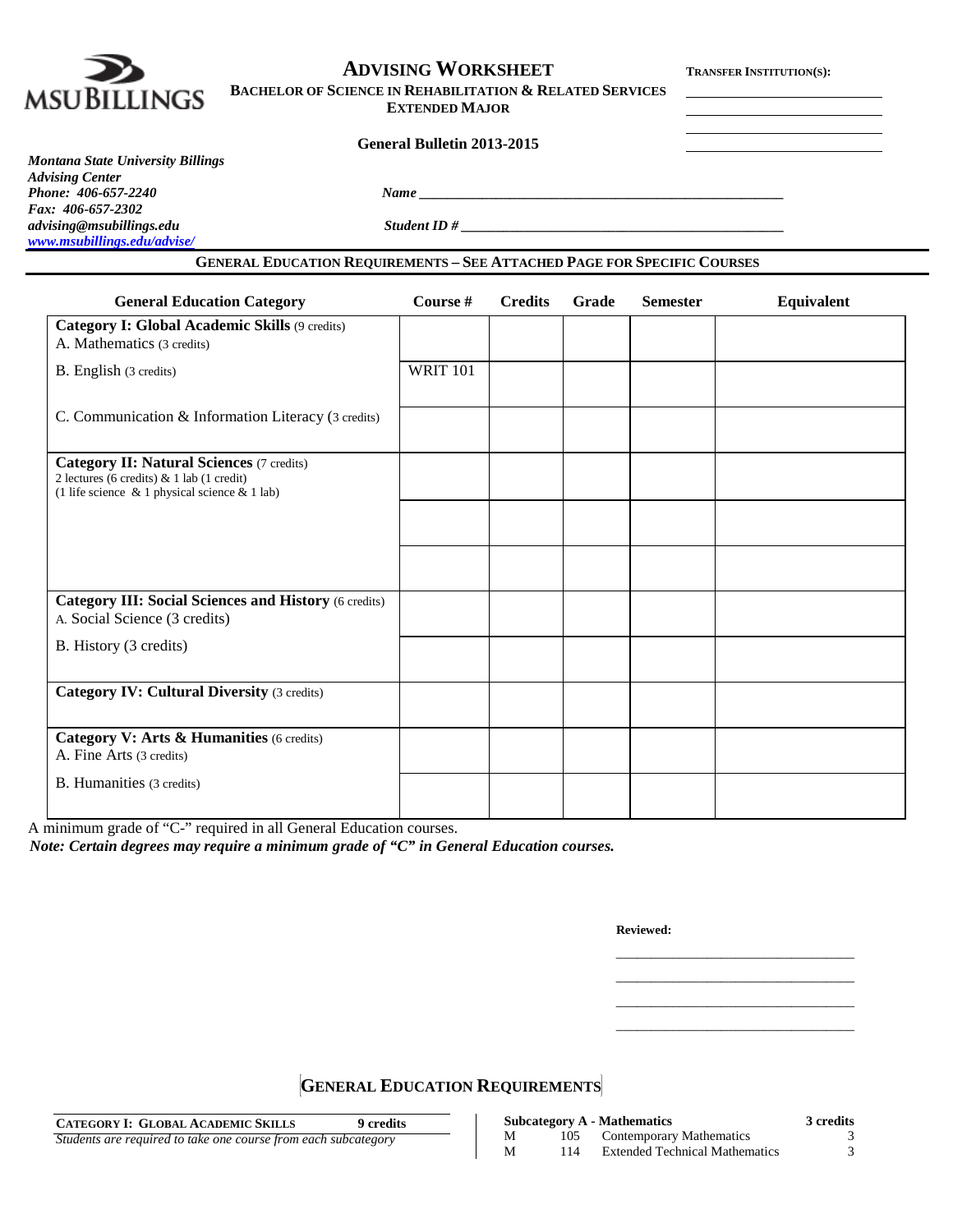| М           | 121 | College Algebra                                               | 3         |
|-------------|-----|---------------------------------------------------------------|-----------|
| М           | 122 | College Trigonometry                                          | 3         |
| М           | 131 | Mathematics for Elementary Teachers II                        | 3         |
| М           | 143 | <b>Finite Mathematics</b>                                     |           |
| М           | 171 | Calculus I                                                    | 4         |
| <b>STAT</b> | 141 | Introduction to Statistical Concepts                          | 3         |
| <b>STAT</b> | 216 | Introduction to Statistics                                    | 4         |
|             |     | <b>Subcategory B - English</b>                                | 3 credits |
| WRIT        | 101 | College Writing I                                             | 3         |
| WRIT        | 121 | Introduction to Technical Writing                             | 3         |
| WRIT        | 122 | Introduction to Business Writing                              | 3         |
| WRIT        | 201 | College Writing II                                            | 3         |
| WRIT        | 220 | Business & Professional Writing                               | 3         |
| WRIT        | 221 | Intermediate Technical Writing                                | 3         |
|             |     | Subcategory C- Communication & Information Literacy 3 credits |           |
| <b>BMIS</b> | 150 | Computer Literacy                                             | 3         |
| <b>COMX</b> | 111 | Introduction to Public Speaking                               | 3         |
| <b>COMX</b> | 115 | Introduction to Interpersonal Communication 3                 |           |
| LSCI        | 125 | Research in the Information Age                               | 3         |
|             |     |                                                               |           |

**CATEGORY II: NATURAL SCIENCES 6 cr. lecture & 1 cr. lab**

*Students are required to take one course from each subcategory and at least one corresponding lab or SCIN 101, 102, 103 & 104*

|             |     | <b>Subcategory A – Life Sciences</b>             | 3-4 credits                      |
|-------------|-----|--------------------------------------------------|----------------------------------|
| <b>BIOB</b> | 101 | Discover Biology                                 | 3                                |
| <b>BIOB</b> | 102 | Discover Biology Lab                             | 1                                |
| <b>BIOB</b> | 160 | Principles of Living Systems                     | 3                                |
| <b>BIOB</b> | 161 | Principles of Living Systems Lab                 | 1                                |
|             |     | <b>Subcategory B – Physical Sciences</b>         | 3-4 credits                      |
| ASTR        | 110 | Introduction to Astronomy                        | 3                                |
| ASTR        | 111 | Introduction to Astronomy Lab                    | 1                                |
| <b>CHMY</b> | 121 | Introduction to General Chemistry                | 3                                |
| <b>CHMY</b> | 122 | Introduction to General Chemistry Lab            | 1                                |
| <b>CHMY</b> | 141 | College Chemistry I                              | 3                                |
| <b>CHMY</b> | 142 | College Chemistry Laboratory I                   | 1                                |
| GEO         | 101 | <b>Introduction to Physical Geology</b>          | 3                                |
| GEO         | 102 | Introduction to Physical Geology Laboratory      | 1                                |
| <b>GPHY</b> | 111 | Introduction to Physical Geography               | 3                                |
| <b>GPHY</b> | 112 | Introduction to Physical Geography Lab           | 1                                |
| <b>PHSX</b> | 103 | Our Physical World                               | 3                                |
| <b>PHSX</b> | 104 | Our Physical World Lab                           | 1                                |
| <b>PHSX</b> | 205 | <b>College Physics I</b>                         | 3                                |
| PHSX        | 206 | College Physics I Lab                            | 1                                |
| <b>PHSX</b> | 105 | Fundamentals of Phys Sci                         | 3                                |
| <b>PHSX</b> | 106 | Fundamentals of Phys Sci Lab                     | 1                                |
|             |     | Subcategories A and B – Integrated Sciences      | 7 credits                        |
|             |     | SCIN 101, 102, 103 & 104 Integrated Sciences     | $3, \frac{1}{2}, 3, \frac{1}{2}$ |
|             |     | <b>CATEGORY III: SOCIAL SCIENCES AND HISTORY</b> | <b>6</b> credits                 |

*Students are required to take one course from each subcategory* **Subcategory A – Social Sciences 3 credits** ANTY 217 Physical Anthropology & Archeology 3<br>BGEN 105 Introduction to Business 3 105 Introduction to Business COMX 106 Communicating in a Dynamic Workplace 3<br>PSYX 231 Human Relations 3 PSYX 231 Human Relations 3<br>ECNS 201 Principles of Microeconomics 3 Principles of Microeconomics ECNS 202 Principles of Macroeconomics 3<br>EDU 105 Education and Democracy 3 EDU 105 Education and Democracy 3<br>
GPHY 141 Geography of World Regions 3 GPHY 141 Geography of World Regions 3<br>HTH 110 Personal Health and Wellness 3 HTH 110 Personal Health and Wellness 3<br>PSCI 220 Introduction to Comparative Government 3 PSCI 220 Introduction to Comparative Government 3<br>PSCI 210 Introduction to American Government 3 PSCI 210 Introduction to American Government 3<br>PSYX 100 Introduction to Psychology 3 PSYX 100 Introduction to Psychology 3<br>PSYX 231 Human Relations 3 Human Relations 3<br>Introduction to Sociology 3 SOCI 101 Introduction to Sociology 3<br>SOCI 201 Social Problems 3 SOCI 201 Social Problems **Subcategory B - History 3 credits** HSTA 101 American History I 3<br>HSTA 102 American History II 3 American History II HSTR 101 Western Civilization I 3 HSTR 102 Western Civilization II 3<br>HSTR 103 Honors Western Civilization I 3 Honors Western Civilization I

|      | <b>CATEGORY IV: CULTURAL DIVERSITY</b><br>3 credits |                                         |  |   |  |  |  |
|------|-----------------------------------------------------|-----------------------------------------|--|---|--|--|--|
| PSCI | 230                                                 | Introduction to International Relations |  | 3 |  |  |  |
| HSTR | 104                                                 | Honors Western Civilization II          |  | 3 |  |  |  |

|               |     | CATEGONI I V. COLIUNAL DIVENSITI<br>o cregue   |   |
|---------------|-----|------------------------------------------------|---|
| A&SC/WGSS 274 |     | Women, Culture, and Society                    | 3 |
| <b>ANTY</b>   | 220 | Culture and Society                            | 3 |
| <b>ARTH</b>   | 160 | Global Visual Culture                          | 3 |
| <b>COMX</b>   | 212 | Introduction to Intercultural Communication    | 3 |
| <b>GPHY</b>   | 121 | Human Geography                                | 3 |
| <b>HTH</b>    | 270 | Global Health Issues                           | 3 |
| LIT           | 230 | World Literature Survey                        | 3 |
| <b>MUSI</b>   | 207 | World Music                                    | 3 |
| <b>NASX</b>   | 105 | <b>Introduction to Native American Studies</b> | 3 |
| <b>NASX</b>   | 205 | Native Americans in Contemporary Society       | 3 |
| PHL           | 271 | Philosophy & Religion of India                 | 3 |
| PHL           | 272 | Philosophy & Religion of China/Tibet/Japan     | 3 |
| <b>REHA</b>   | 201 | Introduction to Diversity in Counseling        | 3 |
| <b>RLST</b>   | 170 | The Religious Ouest                            | 3 |
| <b>SPNS</b>   | 150 | The Hispanic Tradition                         | 3 |
|               |     |                                                |   |

|                                                                |     | <b>CATEGORY V: ARTS &amp; HUMANITIES</b> | 6 credits      |  |  |
|----------------------------------------------------------------|-----|------------------------------------------|----------------|--|--|
| Students are required to take one course from each subcategory |     |                                          |                |  |  |
|                                                                |     | Subcategory $A$ – Fine Arts              | 3 credits      |  |  |
| <b>ARTZ</b>                                                    | 101 | Art Fundamentals                         | 3              |  |  |
| ARTZ                                                           | 105 | Visual Language-Drawing                  | 3              |  |  |
| ARTZ                                                           | 131 | Ceramics for Non-majors                  | 3              |  |  |
| <b>CRWR</b>                                                    | 240 | Intro Creative Writing Workshop          | 3              |  |  |
| FILM                                                           | 160 | Introduction to World Cinema             | 3              |  |  |
| LIT                                                            | 270 | Film & Literature                        | $\overline{3}$ |  |  |
| MART                                                           | 260 | Computer Presentation and Animation      | 3              |  |  |
| MUSI                                                           | 101 | <b>Enjoyment of Music</b>                | 3              |  |  |
| MUSI                                                           | 114 | Band: MSUB Symphonic                     | 1              |  |  |
| MUSI                                                           | 131 | Jazz Ensemble I: MSUB                    | 1              |  |  |
| MUSI                                                           | 147 | Choral Ensemble: University Chorus       | 1              |  |  |
| THTR                                                           | 101 | Introduction to Theatre                  | 3              |  |  |
| THTR                                                           | 120 | Introduction to Acting I                 | 3              |  |  |
|                                                                |     | <b>Subcategory B - Humanities</b>        | 3 credits      |  |  |
| <b>ARTH</b>                                                    | 150 | Introduction to Art History              | 3              |  |  |
| <b>HONR</b>                                                    | 111 | Perspectives and Understanding           | 3              |  |  |
| LIT                                                            | 110 | Introduction to Literature               | 3              |  |  |
| LIT                                                            | 240 | The Bible as Literature                  | 3              |  |  |
| PHL                                                            | 110 | Introduction to Ethics                   | 3              |  |  |
| PHI.                                                           | 111 | Philosophies of Life                     | 3              |  |  |
|                                                                |     |                                          |                |  |  |

**Total 31**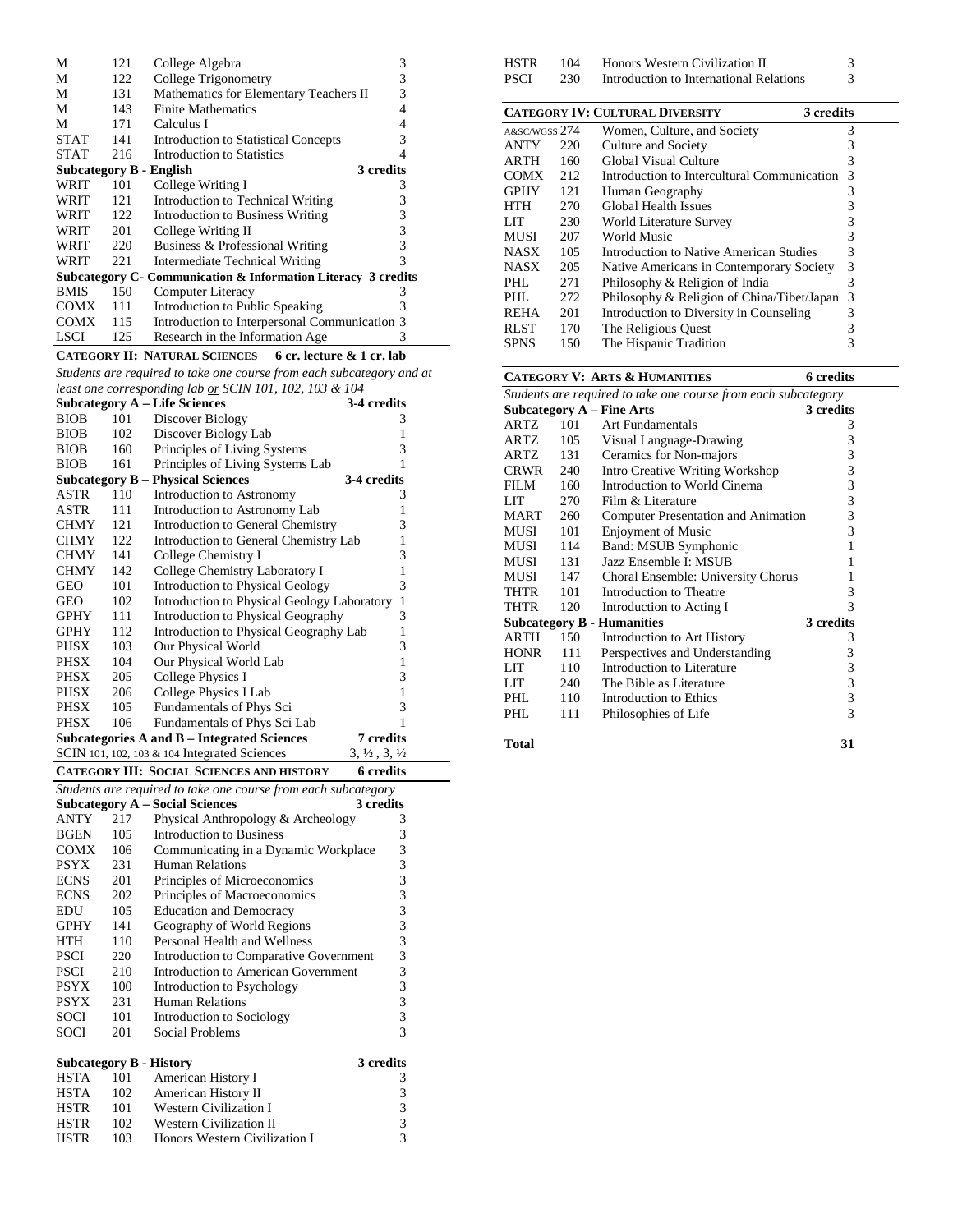|                         |                                                                     | Course                                                                 | <b>Credits</b> | Grade | <b>Semester</b> | Equivalent |  |  |  |
|-------------------------|---------------------------------------------------------------------|------------------------------------------------------------------------|----------------|-------|-----------------|------------|--|--|--|
|                         | A minimum grade of C- or better is required in all major coursework |                                                                        |                |       |                 |            |  |  |  |
| <b>Required Courses</b> |                                                                     |                                                                        | 30             |       |                 |            |  |  |  |
| *REHA                   | 201                                                                 | Introduction to Diversity in Counseling                                | 3              |       |                 |            |  |  |  |
| <b>REHA</b>             | 216                                                                 | Psychosocial Aspects of Disability, Addiction and<br>Rehabilitation    | 3              |       |                 |            |  |  |  |
| <b>REHA</b>             | 301                                                                 | Principles of Counseling and Group Therapy                             | 3              |       |                 |            |  |  |  |
| <b>HS</b>               | 345                                                                 | Legal, Ethical and Professional Issues in the Human<br><b>Services</b> | 3              |       |                 |            |  |  |  |
| <b>REHA</b>             | 406                                                                 | Assessment in Human Service and Addiction<br>Programs                  | 3              |       |                 |            |  |  |  |
| <b>REHA</b>             | 453                                                                 | Case Management and Community Resources                                | 3              |       |                 |            |  |  |  |
| <b>REHA</b>             | 498                                                                 | Internship                                                             | 6              |       |                 |            |  |  |  |
| <b>REHA</b>             | 498                                                                 | Internship                                                             | 6              |       |                 |            |  |  |  |

**Additional Required Courses** - Additional required courses, totaling 15 semester credits, must be selected from the following list in consultation with the faculty advisor.

| <b>EDSP</b> | 405 | Assessment of Students with Exceptionalities             |  |  |
|-------------|-----|----------------------------------------------------------|--|--|
| <b>EDSP</b> | 461 | <b>Positive Behavior Supports</b>                        |  |  |
| HS          | 335 | Introduction to Counseling                               |  |  |
| <b>REHA</b> | 418 | Counseling for Loss and Bereavement                      |  |  |
| <b>REHA</b> | 425 | Psychiatric Rehabilitation and Co-Occurring<br>Disorders |  |  |

**Restricted Rehabilitation Electives** - A minimum of 18 credits (at least one course from each of the following areas) must be selected in consultation with the faculty advisor.

|                       | <b>Special Education (select one)</b> |                                                                    |   |  |
|-----------------------|---------------------------------------|--------------------------------------------------------------------|---|--|
| <b>EDSP</b>           | 204                                   | Introduction to Teaching Exceptional Learners                      | 3 |  |
| <b>EDSP</b>           | 301                                   | Teaching Students with Learning Disabilities                       | 3 |  |
| <b>EDSP</b>           | 302                                   | Teaching Students with Emotional or Behavioral<br><b>Disorders</b> | 3 |  |
| <b>EDSP</b>           | 303                                   | Teaching Students with Intellectual Disabilities                   | 3 |  |
|                       |                                       | <b>Health and Physical Education (select one)</b>                  |   |  |
| <b>CHTH</b>           | 262                                   | <b>Community Health</b>                                            | 3 |  |
| <b>HTH</b>            | 391                                   | <b>Special Topics</b>                                              | 3 |  |
| <b>KIN</b>            | 320                                   | <b>Exercise Physiology</b>                                         | 3 |  |
| <b>Human Services</b> |                                       |                                                                    |   |  |
| <b>HS</b>             | 452                                   | Human Services Management                                          | 3 |  |
|                       | <b>Psychology</b> (select one)        |                                                                    |   |  |
| <b>PSYX</b>           | 332                                   | <b>Adult Psychology</b>                                            | 3 |  |
| <b>PSYX</b>           | 333                                   | Psychology of Aging                                                | 3 |  |
| <b>PSYX</b>           | 340                                   | Abnormal Psychology                                                | 3 |  |
| <b>PSYX</b>           | 370/371                               | Psychology of Learning w/Lab                                       | 4 |  |
| Sociology             | (select one)                          |                                                                    |   |  |
| *A&SC/                | 274/                                  | Women, Culture, and Society                                        | 3 |  |
| <b>WGSS</b>           | 274                                   |                                                                    |   |  |
| <b>SOCI</b>           | 344                                   | Sociology of Race and Ethnicity                                    | 3 |  |
| <b>SOCI</b>           | 380                                   | Sociology of Health and Medicine                                   | 3 |  |
| SOCI/<br><b>PSYX</b>  | 382/<br>360                           | Social Psychology and Social Structure/<br>Social Psychology       | 3 |  |